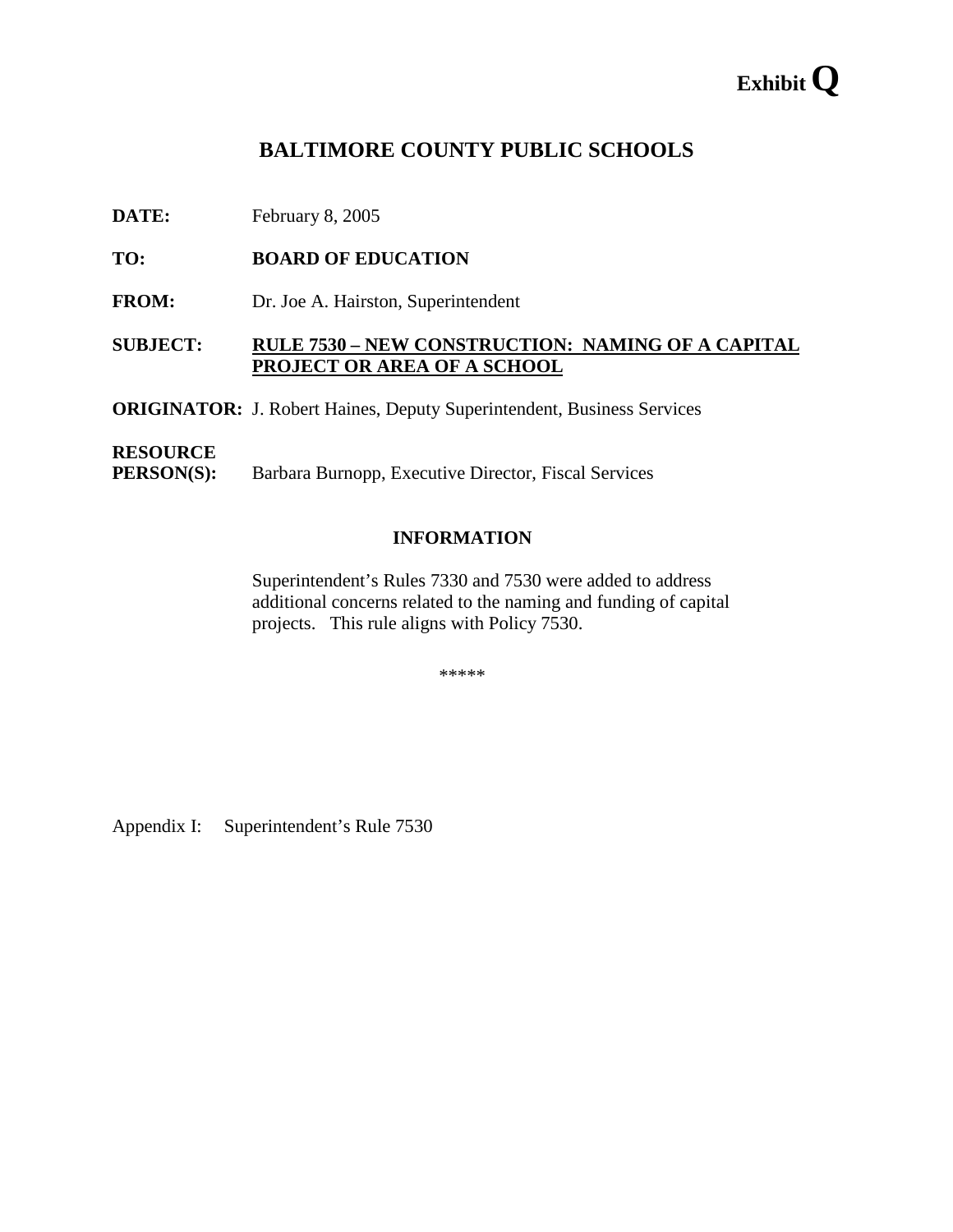# NEW CONSTRUCTION

# NAMING OF A CAPITAL PROJECT OR AREA OF A SCHOOL

IN ACCORDANCE WITH APPLICABLE BOARD OF EDUCATION POLICY 7530, REQUESTS FOR NAMING A CAPITAL PROJECT OR AREA OF A SCHOOL MUST COMPLY WITH THE FOLLOWING STANDARDS IN ORDER TO BE PRESENTED TO THE BOARD OF EDUCATION FOR APPROVAL. THIS RULE ALSO DETAILS THE RESPECTIVE ROLES OF THE PRINCIPAL AND THE EXECUTIVE DIRECTOR OF SCHOOLS.

# I. PROPOSALS FOR NAMING OF A CAPITAL PROJECT OR AREA

THE PRINCIPAL WILL FORWARD THE RECOMMENDED NAME TO THE APPROPRIATE EXECUTIVE DIRECTOR OF SCHOOLS. THE EXECUTIVE DIRECTOR OF SCHOOLS IS RESPONSIBLE FOR MAKING THE RECOMMENDATION TO THE SUPERINTENDENT AND THE BOARD OF EDUCATION. FORMAL BOARD OF EDUCATION APPROVAL MUST PRECEDE ANY LOCAL ARRANGEMENTS FOR DEDICATION.

ANY PROPOSAL FOR NAMING OF A CAPITAL PROJECT OR AREA MUST INCLUDE THE FOLLOWING COMPONENTS:

- A. EXCEPTIONAL PRIVATE DONATIONS RELATED TO THE NAMING PROPOSAL IN ACCORDANCE WITH BOARD POLICY AND SUPERINTENDENT'S RULE 7330.
- B. OTHER EXCEPTIONAL CIRCUMSTANCES RELATED TO THE NAMING PROPOSAL.
- C. INFORMATION ON THE INDIVIDUAL, PRIVATE ORGANIZATION, BUSINESS, COMMUNITY ORGANIZATION OR FOUNDATION WHOSE NAME IS PROPOSED FOR USE ON THE PROJECT OR AREA.

# II. PROPOSALS FOR RETAINING A NAME BEYOND 10 YEARS

THE PRINCIPAL WILL FORWARD A RECOMMENDATION TO RETAIN A NAME LONGER THAN TEN (10) YEARS TO THE APPROPRIATE EXECUTIVE DIRECTOR OF SCHOOLS. THE EXECUTIVE DIRECTOR OF SCHOOLS IS RESPONSIBLE FOR MAKING THE RECOMMENDATION TO